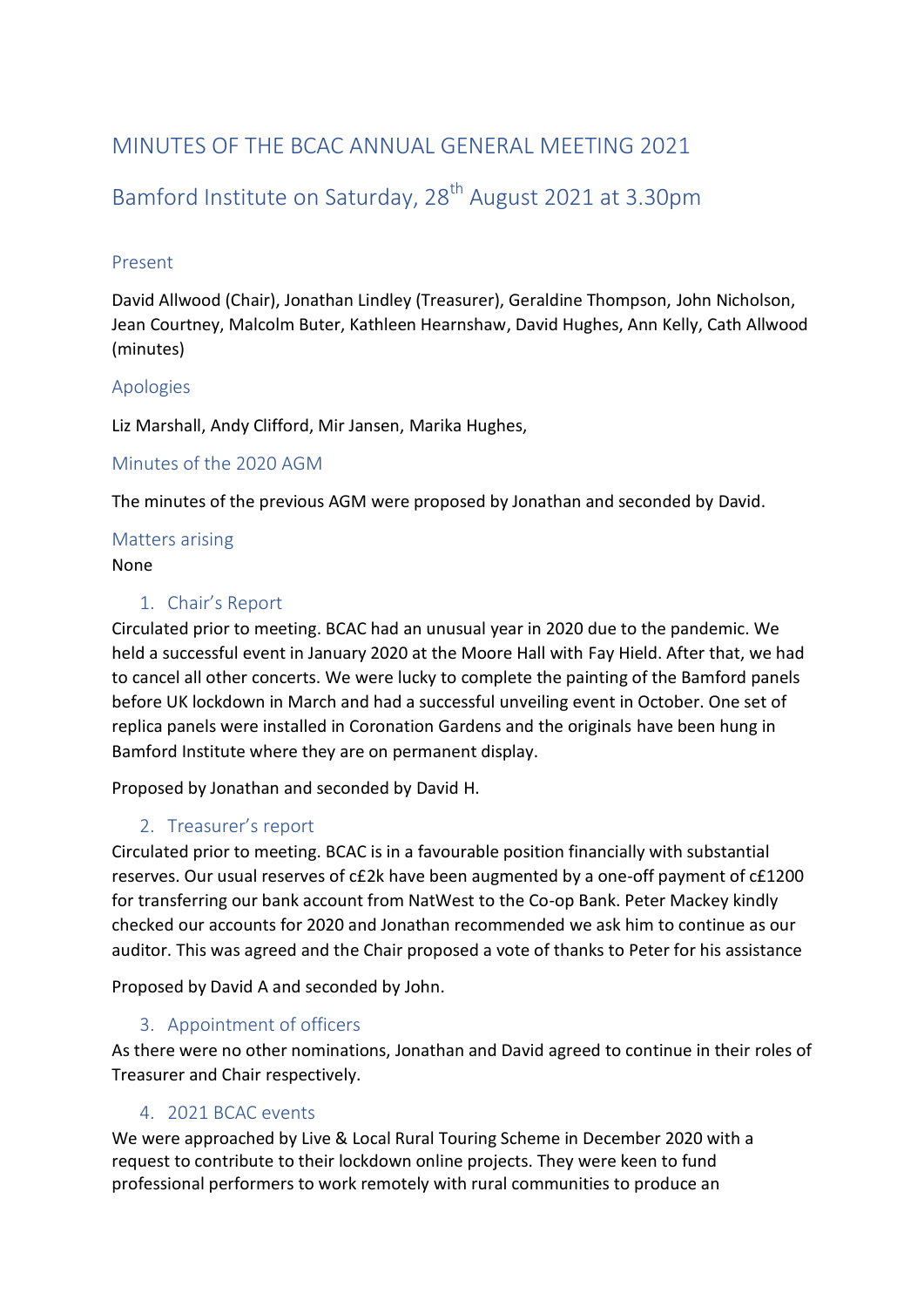audio/visual project. As a consequence, Hope Valley residents were invited by email and social media to attend an initial Zoom meeting with The Mechanicals Band to discuss what we might produce.

David H came up with the excellent idea of basing the film around Thornhill Carrs, a new Derbyshire Wildlife Trust nature reserve in Bamford Parish. The work took place over 12 weeks from March to May and we had many wonderful contributions from local musicians, writers and visual artists.

Wes Finch of the Band edited the film. Live & Local have now put the resulting 35 minute film on their YouTube channel:<https://www.youtube.com/watch?v=mKwkWVsB6dQ> The link is also on [www.bcac.org.uk.](http://www.bcac.org.uk/) We showed the film at the start of the AGM on the large screen in the Institute. David A congratulated the contributors, some of whom were in attendance.

David H reported that the QR codes that link through to the soundtrack of the film are going to be used by Derbyshire Wildlife Trust as a resource for people walking the Trail and exploring the reserve.

### 5. The Future of BCAC: Anything Goes!

David A encouraged everyone who is interested in helping with events to put forward ideas for the future. BCAC has an excellent team of energetic volunteers to help on the day and an extensive array of equipment: backdrop, lights, PA. All sorts of arts and crafts fall under BCAC's remit and we are keen to provide interesting and varied events for the community.

For 2022, he proposed that we invite Louise Jordan to present her one-woman musical show, *The Hard Way*, based on the life of Hannah Mitchell, our local celebrity, on 10<sup>th</sup> April 2022. This was one of shows cancelled in 2020.

He also suggested we ask Fay Hield and Ursula Holden-Gill if they would be interested in bringing their *Midsummer Night's Dream* collaboration which BCAC commissioned in 2019.

Dale Butler of Folk, Blues & Beyond, who has previously put on a programme of folk concerts at The Old Hall Hotel in Hope, is planning to use Bamford Institute from September 2020. It was agreed that BCAC should support him in this by not arranging too many folk concerts ourselves. BCAC would continue to book more expensive bands as we have in the past as Dale specialises in giving opportunities to local performers whose fees are lower.

David A proposed that we again ask Andy Clifford if he would re-book Leveret for 2022. We had to cancel their gig this autumn due to uncertainty about numbers allowed in the Institute. However, from September, larger audiences are being allowed in the Institute.

In view of the large amount of money in BCAC's reserves, it was agreed that some of this could be used to underwrite events. This means that we would not need to attract maximum capacity audiences to break even on each event as we have always aimed to do in the past. We could therefore restrict audience numbers if we felt it was safer to do so or if the demand was less than we envisaged.